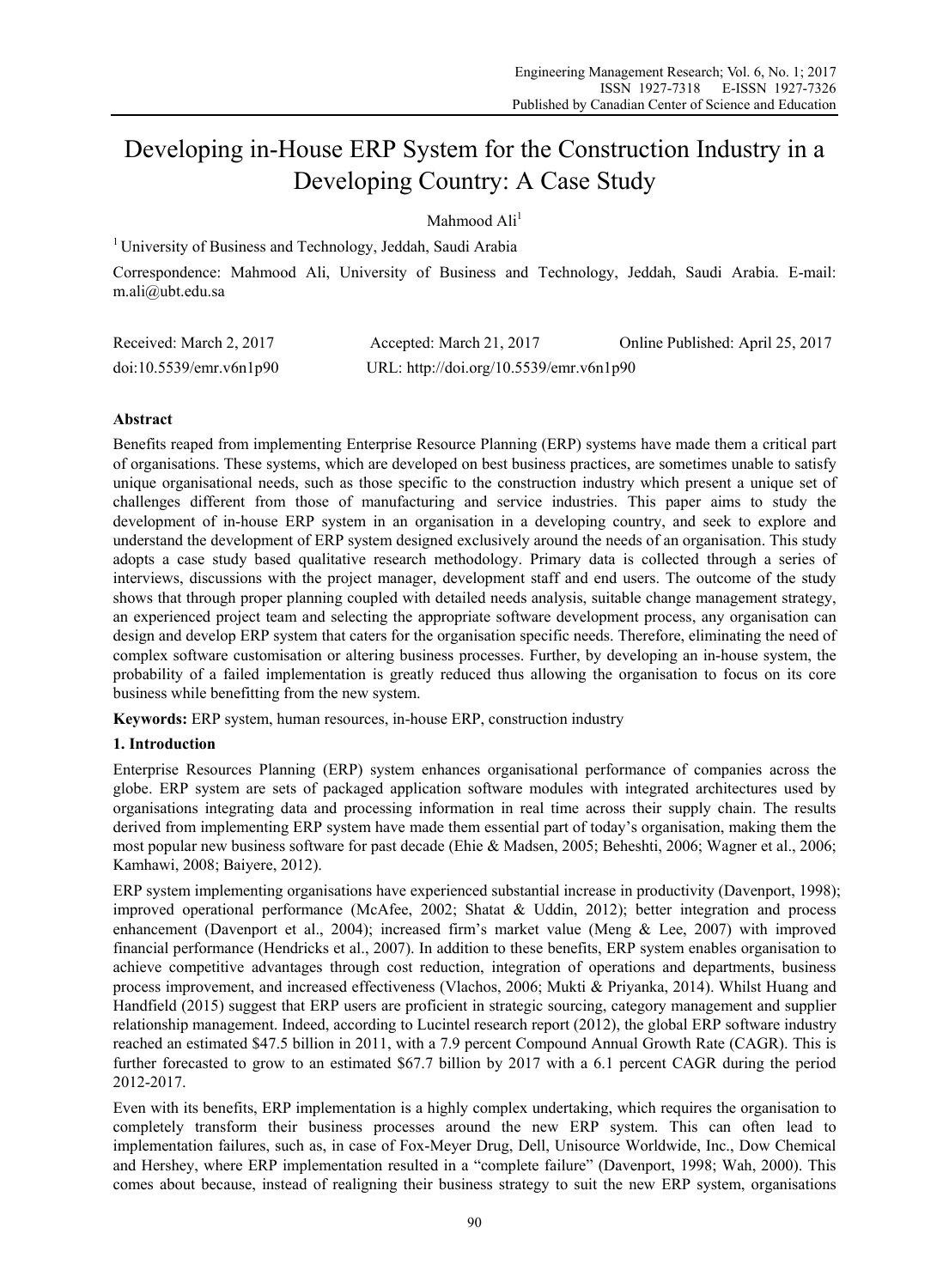customise the ERP system according to their business processes. The customisation process could be a long and complex undertaking which requires careful planning and attention to details with a low probability of success.

ERP systems, which are developed on best business practices, sometimes may not be able to satisfy the unique organisational needs. The construction industry presents a unique set of challenges different from those of the manufacturing and service industries. For example, in the construction industry, each construction project is unique with its different designs, resources, and operational requirements. Moreover, projects are dispersed geographically and have multiple teams working on them concurrently. This creates a demand for effective resource allocation, project planning, employees tracking and most importantly information sharing. Due to their unique requirements, and the very limited availability of construction industry software in developing countries, organisations in these countries are generally reluctant to adopt ERP systems. For organisations to reap the benefits of ERP systems, this study discusses design and development of an in-house ERP Human Resources Management (HRM) system which is developed specifically according to the unique characteristics and requirements of the construction industry. This custom designed and in-house built system does not require organisations to change their business processes since the new system is designed around their specific needs. In addition, it could be cost-effective since organisations can utilise their internal resources (IT, project managers, manpower, etc.) for system development.

This paper is organised as follows: Section 2 discusses ERP implementation challenges followed by a brief organisation's background in section 3. The need for a new ERP system is discussed in section 4, followed by a detailed discussion on design and development in section 5. This is followed by discussion and then some concluding thoughts are offered.

## **2. ERP System Implementation Challenges**

Implementation is the process through which technical, organisational and financial resources are configured and integrated to deliver an effective operational system (Fleck, 1994). ERP system is complex, and implementing a system can be a challenging and costly for an organisation (Shehab et al., 2004). There are several reasons for complexities of the ERP system noted in the literature. One of the reasons is the wide variety of functionalities offered by ERP system covering hundreds of business activities (Daneva & Wieringa, 2008). The author ssuggests that complexities and associated challenges in implementation are due to the nature of ERP which integrates business processes and delivers a shared system. Therefore, creating system capabilities far beyond the sum of the ERP components' individual capabilities; and each functionality offered matches the unique needs of each stakeholder group (Daneva & Wieringa, 2008).

Since the ERP system is developed on "best business practice" model, its implementation requires organisations to restructure their business processes around those practices. Maguire et al. (2010) found that the ERP implementation demands critical organisational changes which could cause conflicts within organisations resulting in loss in productivity and sometimes, failed implementation. The causes of the conflict include system integration, issues with legacy system and establishing methods to revise business processes. These required realignments are most often cited source of implementation failures (Soh et al., 2000). Organisations planning to implement ERP system without a "realignment strategy" face technical and administrative challenges often resulting in project delays or on occasion, a complete implementation failure (Hirt & Swanson, 2001).

It is due to aforementioned reasons about 70 percent of ERP implementation fails to deliver anticipated benefits (Al-Mashari, 2000), while Nelson (2007) found that only 34 percent of IT projects initiated by Fortune 500 companies are successfully completed. These implementation projects are on average 178 percent over budget, take 2.5 times longer to implement than intended and deliver only 30 percent of committed goals (Zhang et al., 2005).

As discussed in the previous section, the construction industry has unique characteristics in comparison with other industry sectors. They have operational requirements which can vary from one organisation to another, and, therefore, need special attention. Shi and Halpin (2003) suggest that in the construction industry, in order to make good business decisions, maximise business goals, and survive the competitive environment, proper utilisation of internal and external resources are essential. ERP system answers this call by offering functionalities to enhance the business process and integrate the diverse operations. However, due to the complex nature of the ERP system, implementation could be risky and costly with success not guaranteed. Therefore, in this scenario, generally, organisations have a difficult choice to make: either alter their business processes around the ERP system or customise the ERP system according to their organisational needs.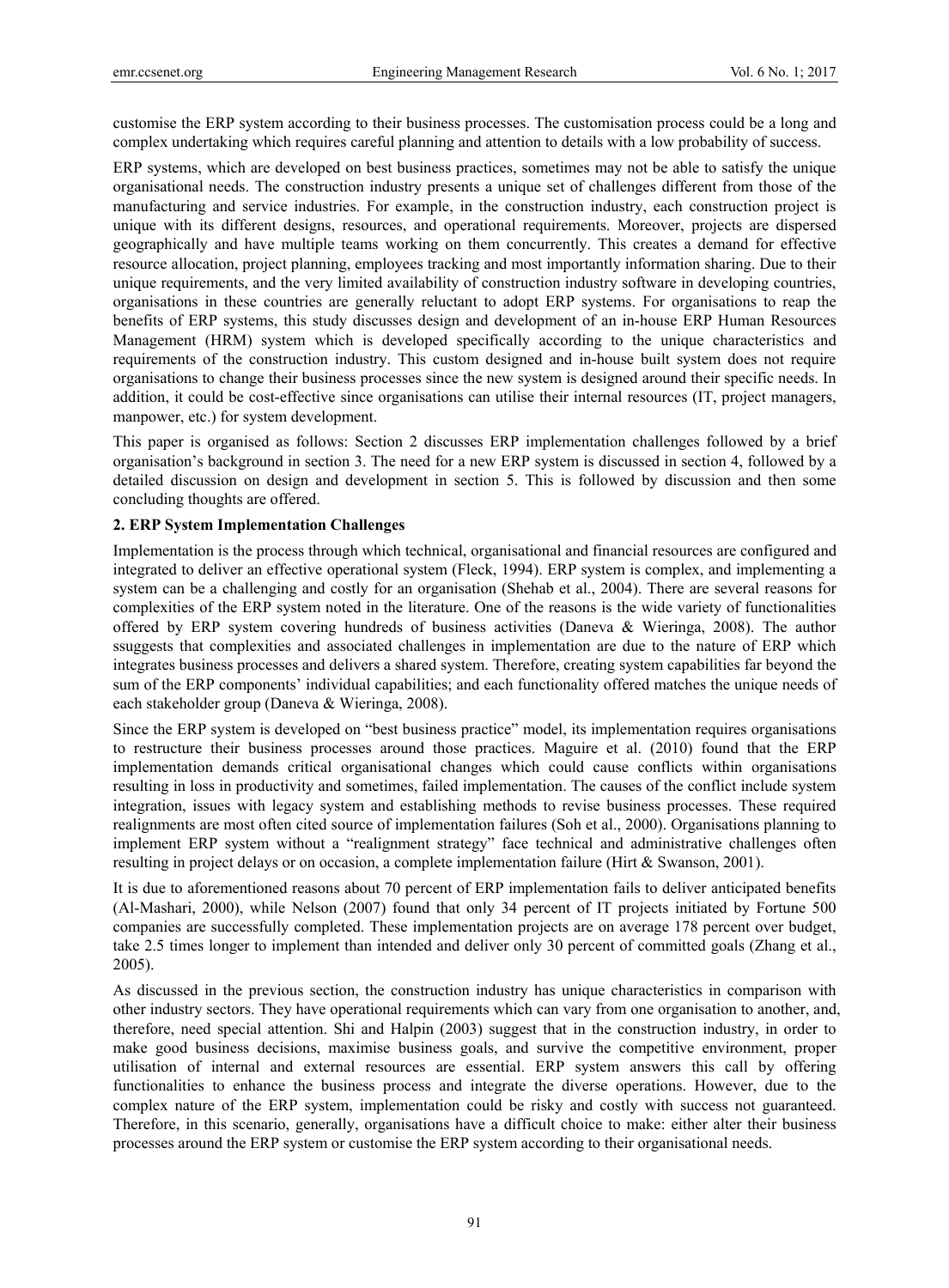## **3. Case Study: Organisation's Background**

Principal Engineers and Constructors (PEC) was established in 1987 and has since followed a steady path of growth in the construction industry. The organisation prides itself in delivering quality and reliable construction service as their mission statement suggests, "*to create a lasting relationship with our clients by exceeding their expectations, and gaining their trust by maintaining high standards of integrity and professionalism*" (Principal, 2014). Over the years, PEC has constructed major projects, including residential and office buildings, bridges, warehouses, educational institutions, power plants and highways. PEC has achieved 100% on-time completion accuracy with zero arbitrary/litigation history, confirming its commitment to service and quality. Some of their major clients include Coca-Cola, DHL, ICI, Toyota, Engro, Berger, USAID, Unilever, Walls, Nando's, Siemens and Tapal.

Currently, PEC employs around 500 staff members and the majority of them (approximately 70-80 percent) work on the construction sites at any given day. Over time with business expansion, lack of integration and coordination between departments became more visible and the need of a central information repository was critically realised. To overcome these organisational needs, senior management and the IT department considered several different software applications available in the market. However, they were unable to find a system that completely satisfies their organisational needs. As a second option, the management and the IT team came up with an idea to develop an in-house enterprise resource system. The proposed system would be developed exclusively to cater for organisational requirements without the need of any changes to the current business processes, thus saving from implementation complexities.

## **4. Need for ERP System**

Since its inception, different departments in PEC worked in silos with the absence of any central information depository and the majority of the work performed was paper-based. This resulted in difficulty to access information, especially past information. The process was painstaking slow since the employee had to visit the particular department to get the required information by going through the paper files manually. This increases the probability of human error and, therefore, impacted information reliability. According to PEC IT manager, "*the primary issue was not the availability of information, rather access to the information*". While office employees had limited access to information, employees working on construction sites lacked any access to information. Therefore, if an on-site staff required information, a staff member physically needed to leave the site and go to the main office to get the information. Similarly, when the administration at the main office required information, a staff member was sent to the construction site to collect the required information. Otherwise, they had to wait till the end of the month when all the data sheets and the information was sent to the main office.

In addition, due to the lack of centralised operation and information, the Standard Operational Procedures (SOPs) were subjective. For example, a department would design the process flow according to their needs and later would do any local changes as required without considering their impact on other departments or overall operation. This frequently resulted in chaos and confusion, therefore undermining the organisational performance and leading to project completion delays.

Several other reasons in favour of developing an in-house ERP system are:

- i. It happened very often that HR either didn't know or struggled to keep track of a number of employees and their location since projects were dispersed across the country and employees reported directly to the construction site.
- ii. The process of salary payment was challenging. Some employees did not have a bank account and preferred to be paid in cash. While those who had bank accounts received salary cheques. To compound the difficulty in processing payments, a group of employees wanted their salaries to be divided into cash and cheque. There was no HR module available which offered the cash payment option or option to divide salary into cash and cheque payment.
- iii. Construction industry's employee designations are different from those in other business sectors. Therefore, a construction industry-specific ERP system offering industry-related designations was required.
- iv. The current legacy system was unable to keep up with the ever updating movement of employees across the projects. Similarly, often whole teams moved from one site to another. Keeping track of their movement was cumbersome in the old legacy system.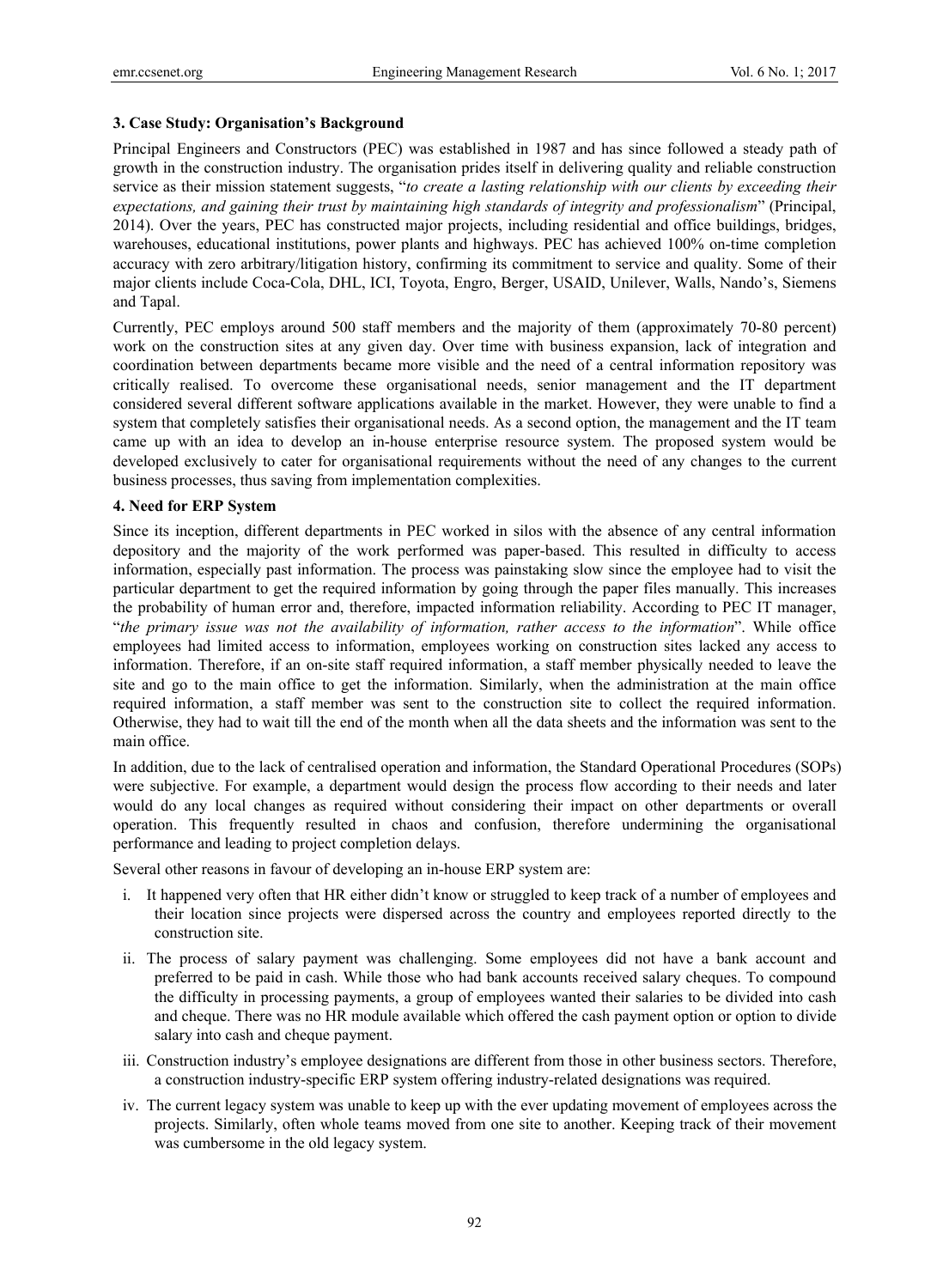- v. Due to the absence of a central database of information, every department had its own database (such as procurement, HR, sales, etc.). Frequently, the system failed to recognise a user if his/her profile was not set up in that particular department. So, a new individual profile had to be created for the department.
- vi. Besides salary, there were two different types of allowances given to the employees, namely, general allowance and convenience allowance. A system was required to keep track of these allowances.
- vii. There are professional licences for engineers issued by a government body in the construction industry. A system was needed to keep track of employees' licences, their expiration dates, upcoming renewals, etc.

In the next section design and development of an ERP system are discussed.

#### **5. Design and Development**

Software development is a dynamic and complicated process since there are several interrelated factors throughout the software development process. It is observed that quality suffers when appropriate and individual focus is not given to each development phase which may lead to project delay, over budget and/or cancellation.

Software development is unlike other product design and development since software is intangible; it is devoid of physical properties of manufacturing products. A software development process starts with some sets of requirements drawn from the organisational or market needs. The next important steps are design, code development and testing and going live phase (Mahanti & Antony, 2005). Software development revolves around a lifecycle which consists of five phases: *needs analysis and planning, design, development, testing, and going-live*. Figure 1 presents a waterfall model software development. The waterfall model is a sequential designing process in software development illustrating progress flowing steadily downwards through different development phases. The lifecycle model presents the iterative relationship between successive development phases. It is derived from the strategy that as each step progresses and design and development process are further detailed, there is iteration with preceding and succeeding steps. These phases encompass all the activities carried out to define, develop, test, deliver, operate and maintain a software product.



Figure 1. Software development lifecycle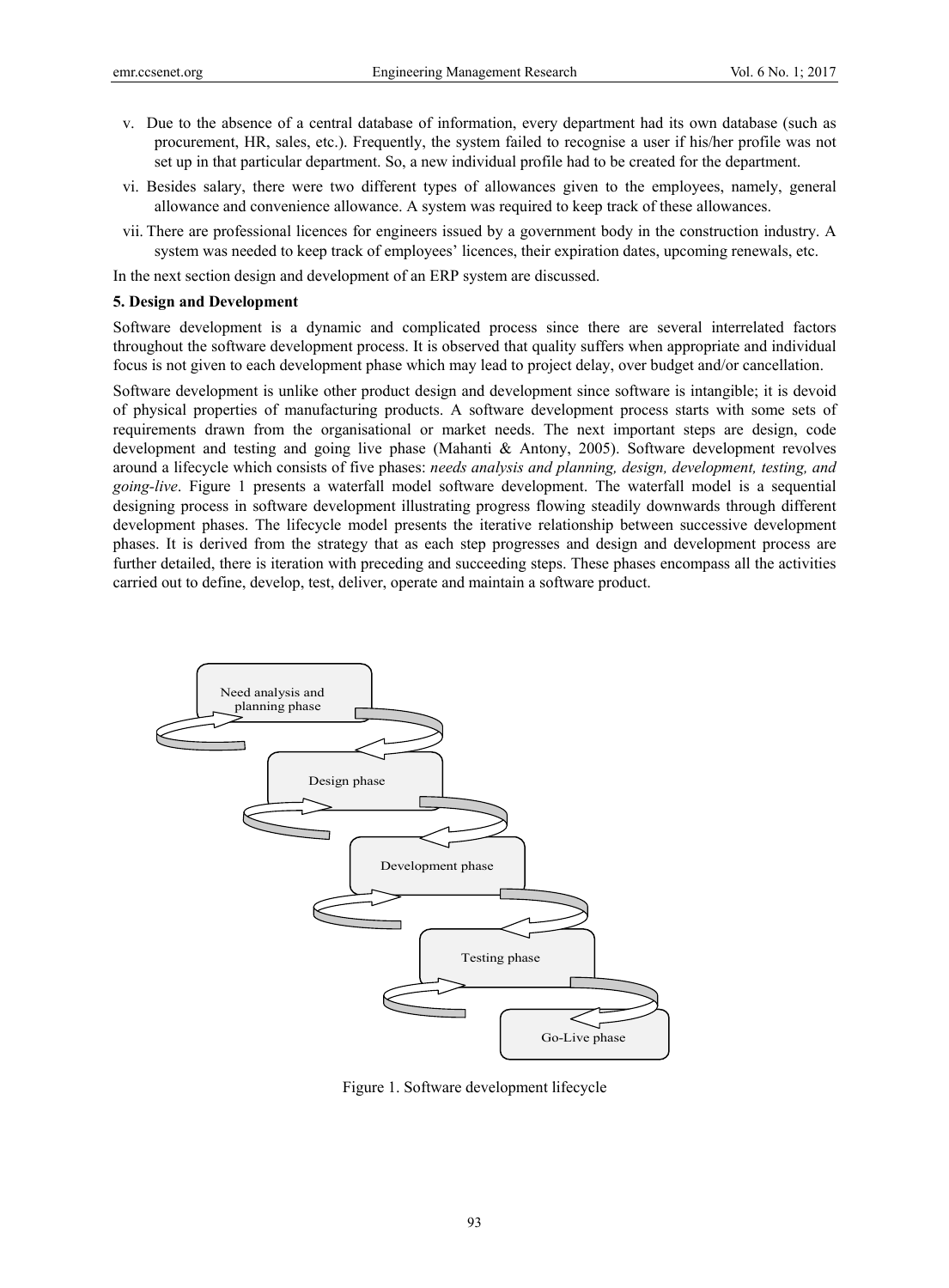## *5.1 Needs Analysis and Planning Phase*

The needs analysis and planning phase involved two steps. At first, a comprehensive needs analysis was performed to identify the organisational needs and expectations from the new system. Once the needs were identified, the IT team in collaboration with management started planning for the design and development phases. This phase also involved team formation, formulating a working strategy, setting up standard operational procedures, ensuring resources availability and establishing a line of communication.

# *5.2 Design Phase*

As previously stated, software development begins with some set of requirements, which form the basis of the design phase, and around which the complete designing process revolve. Once the need for customised ERP HRM module was established, the next process involved designing the proposed system. As a first step, a team started reviewing and analysing the PEC workflows, businesses processes, organisational needs while simultaneously reviewing essential operational documentations. An essential part of the system design was to keep in consideration that the new system was flexible enough to be easily aligned to the current system. In addition, the new system should have had more visibility, mobility and easy accessibility to the information which lacked in the previous system.

The design team arranged series of meetings with the HR department and one on one session with line managers to understand work requirements. In addition, the team visited each department to observe how employees processed information, job roles and feedback. Once the required information had been collected, it was analysed to find out users' expectations and their interaction with the new system. Based on the conclusion drawn, a use case diagram was constructed (shown in Figure 2). A use case diagram is a representation of a user's interaction with the system that shows the relationship between the user and different use cases (list of action, or even steps) in which a user is involved. It also identifies types of users of a system and different use cases.

Figure 2 shows the first stage of an HR System that has two users:

- HR Admin
- Super Admin

Both of them nearly do the same work except that Super Admin can edit (add/delete) financial information, a company work history/designations and add new designations.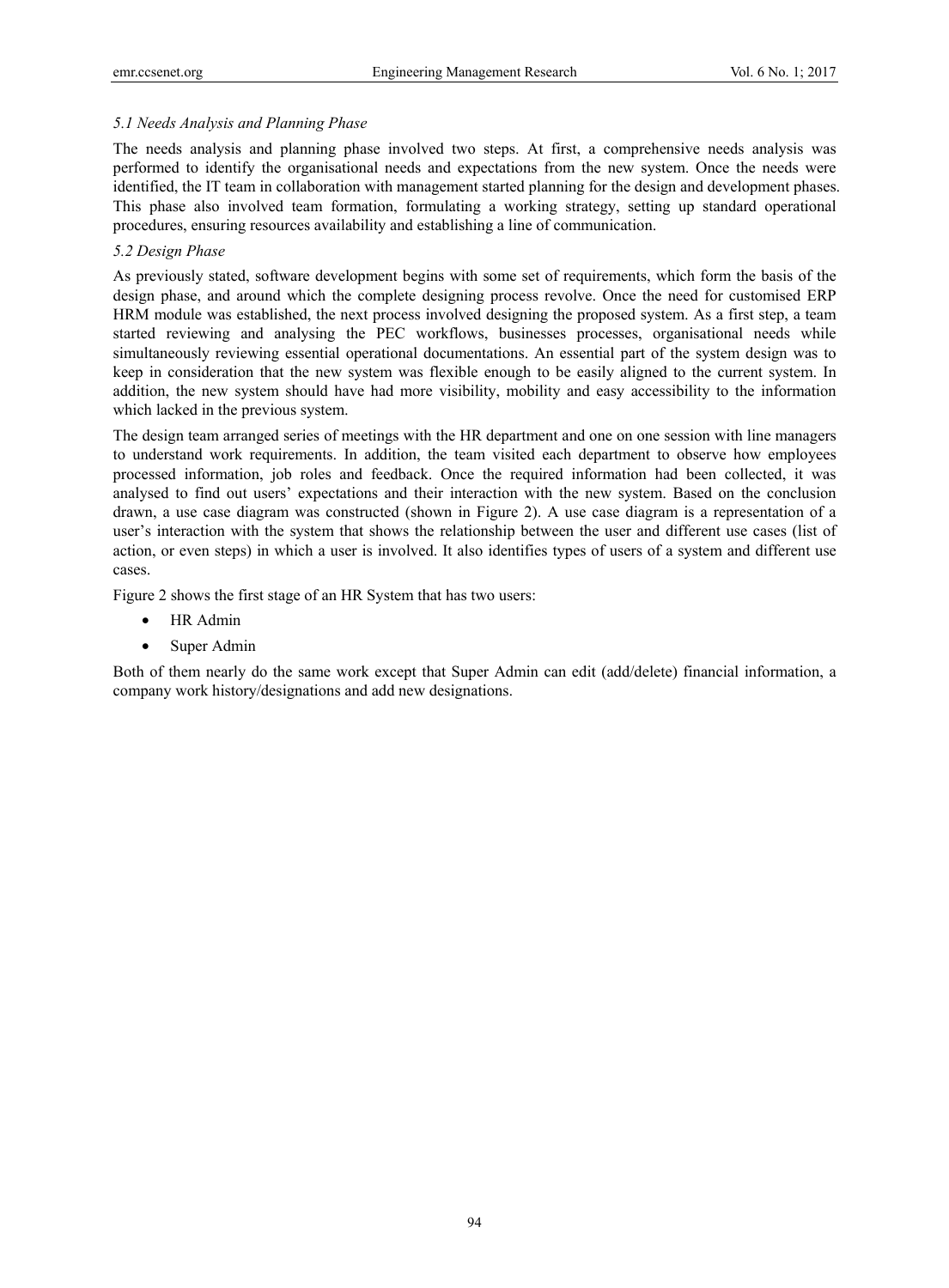

Figure 2. Use case diagram

During the system planning phase, management weighed the benefits of hosting the software on the cloud-based module over the in-house server based system. Since the web-based cloud module offers several advantages, such as allowing employees working on-site or off-site to access information to perform their tasks, there is no need for software download or installation. Updating the system is quick and easy; it is available 24/7; an online training option is available; and it provides easy integration with mobile devices. Due to these benefits offered, PEC selected the cloud-based module over the in-house server based system.

# *5.3 Development Phase*

The current cluster of isolated programs at PEC was developed in MS Excel. Over the period of time, with business expansion and the resulting increase in HR needs, the systems struggled to satisfy organisational requirements. To overcome this challenge, PEC decided to develop a new program to cope with the increasing demand. The project team decide to select *C* programming language for code writing to develop it since it is a general-purpose computer programming language which supports structured programming.

Simultaneously, a separate team started working on compiling and structuring the HR related information. Their goal was to create a central database of employees' personal and work-related information such as their names, home addresses, pay scales, education and certification, job titles, current locations, etc. In order to work efficiently, this goal was divided into several objectives handled by teams and subs-teams working on different section of the module such as salary sheet, personal information, location, licencing, etc. The process of developing employee database took four months. Once the design team had acquired a complete understanding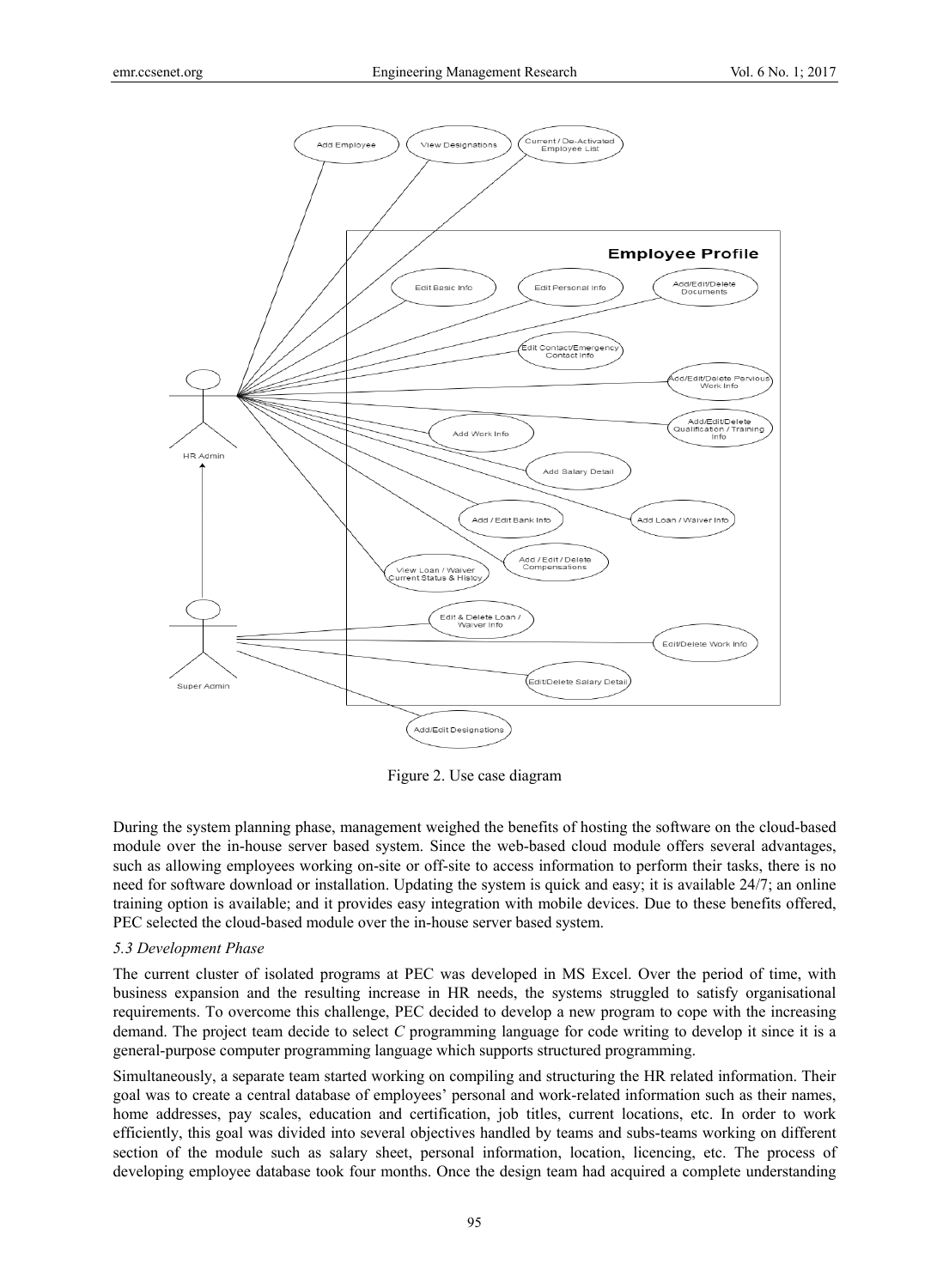of the business process, they developed an Entity Relationship diagram (ER). This is a graphical representation of entities and their relationships to one another which is extensively used in organising data within the database. Figures 3 and 4 present the initial and final ER diagram which shows the database structure of the HR system. As shown below, "employee" is the main actor in the HR system. Therefore, all other entries are directly linked to the employee. The first target of the HR system is to handle the information related to employees. Accordingly, the first ER-Diagram of HR contains the information of employees.



Figure 3. Initial ER diagram

After some initial success with coding in *C* language, the development team began noticing the limitations of *C* language which would result in its inability to reflect the functionalities offered by the ERP module. After careful deliberation, the team decided to replace *C* language either with PHP or ASP, programming languages. The team selected PHP over ASP for two main reasons. The first, it is used in developing millions of websites; and the second is that all major hosts support it. PHP is an open source general purpose programming language which has many frameworks to facilitate development. It is also supported by a huge developer community that contributes to it. Since PHP is an open source, it has a wide list of supporting plugins and frameworks available such as Codeigniter, Symfony, Zend, Cake PHP and Laravel.

The development team selected Symfony web application since it is the modern and complete Model-View-Controller (MVC) framework. It is supported by a powerful toolbar to ease debugging. Depending on requirements, some of its components could be used independently without the entire framework. It also provides the proper platform to run functional, unit and behavioural tests.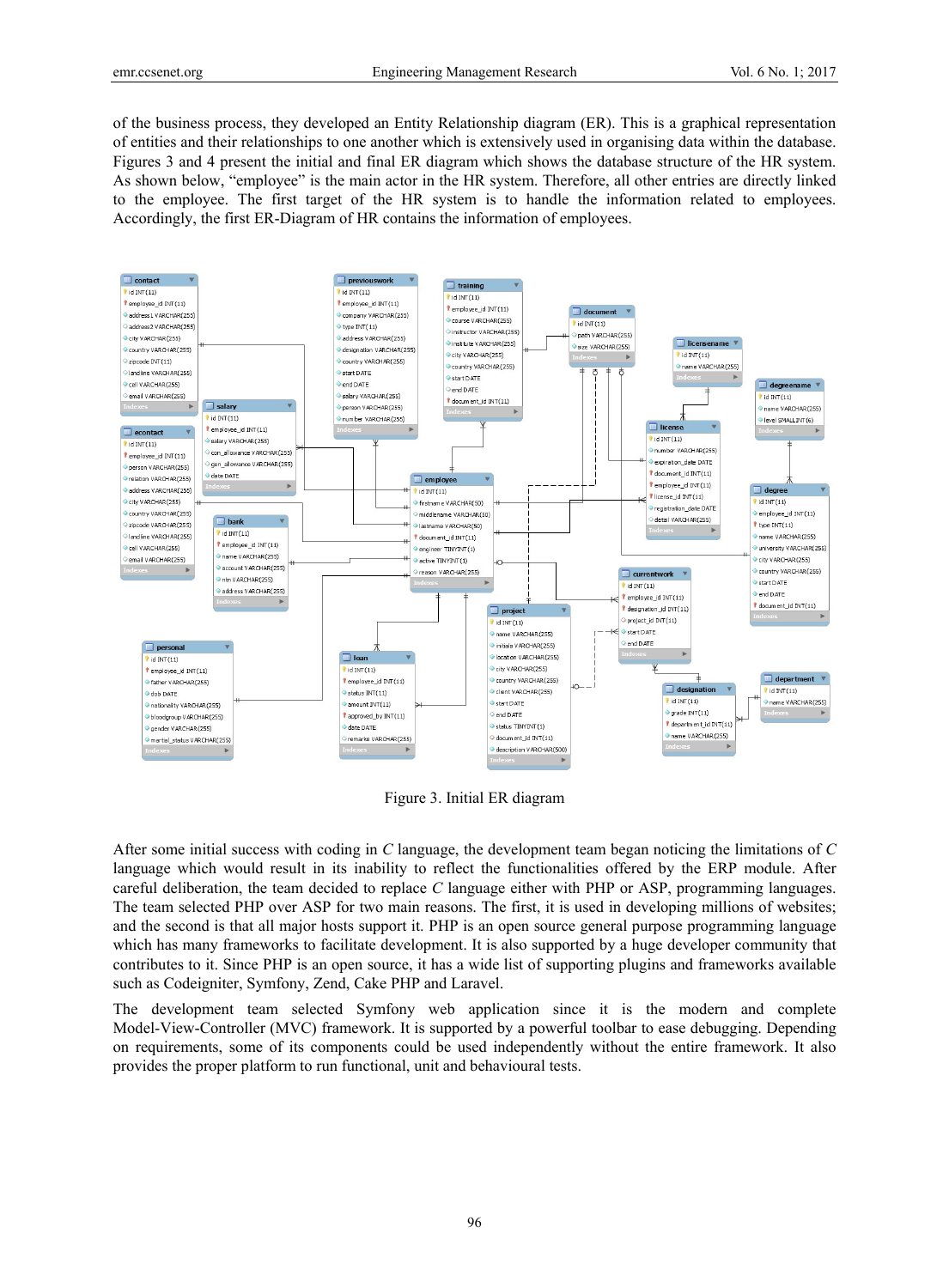

Figure 4. Final ER diagram

Next, the developer team set up two types of environments for the new system, i.e., the production and deployment environments. The production environment was set up on PCs and had all the essential development tools needed by the team for system development. These PCs also functioned as server and client. Therefore, if the developer wanted to run a developed program, instead of uploading it to the main server, developer used the PC as a server to run the developed program.

The deployment environment was used to run the developed application on the main server. Hence, all the testing was done in the development environment. Once the testing was performed satisfactorily, the developed application was deployed on the main server and could be accessed by users across the organisation.

During the development process, as planned, module development work was carried out in parallel with the current system working. This process is called parallel conversion and it allows both the existing and new systems to operate at the same time for the certain amount of time (Zhang & Li, 2006). This strategy also enabled the development team to improve the quality of the system while uploading the new information on the web-server.

Once the ERP system was ready to be deployed, PEC purchased the hosting service with dedicated IP and decided to move on semi-dedicated hosting or Virtual Private Server (VPS) as per requirement. These servers are Dual Quad Core Servers (16 cores) with 24GB Servers RAM (minimum). They used *C* panel as a control panel Lite speed Web Server pre-installed.

Before going live, there are several checks to ensure that the product being developed satisfy the organisational needs. These checks include design review, code reviews, inspections, unit testing, system testing, integration, etc., and are used during and after software development to uncover and correct defects (Mahanti & Antony, 2005). The software testing process is explained in the next section.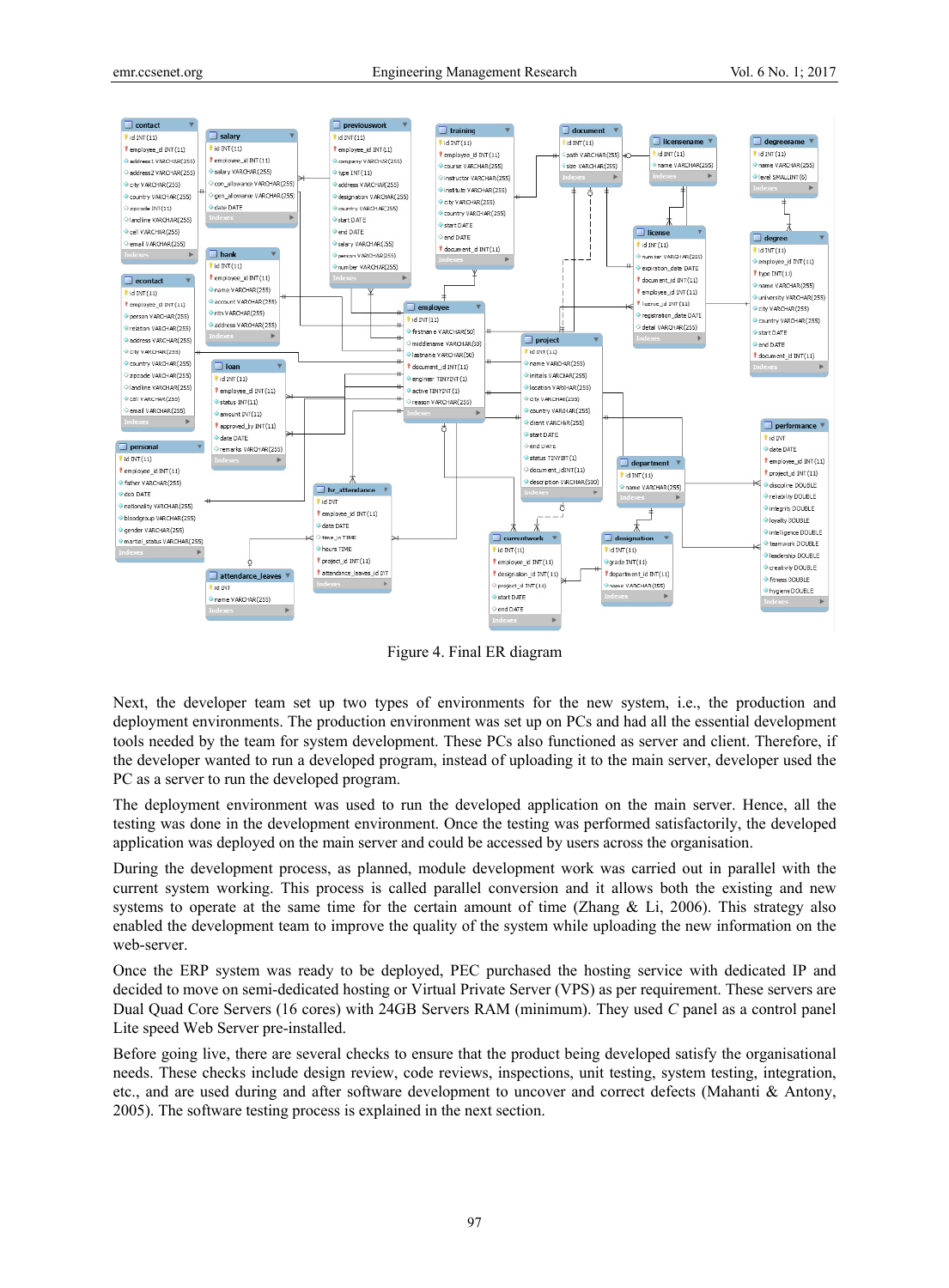## *5.4 Testing Phase*

Initially, a beta version of the HRM module was developed for testing purposes. The development team adopted the strategy of breaking down the complete module into small segments to perform testing. Once the testing had been carried out successfully, the specific section of the module was uploaded back into the main module. This strategy enabled performing rigorous testing of the new system. The testing team comprised of members from diverse backgrounds, including users. The testing process lasted four weeks.

Not only does the testing process examine the performance of the module, but also it assists in evaluating the usability of the module and possibility of further improvement.

## *5.5 Go-live Phase*

This is the last phase in software development and requires comprehensive planning involving a focus on focus on "what-if" scenarios; preparation for on-going support; and finalising the documentation processes. Once the system goes live, it is constantly monitored to ensure that system in functioning as planned and the supporting process are running smoothly. Seven months after the idea was conceptualized, the module went live in late 2012 after careful go-live planning. Currently, the system is fully functional and being used throughout the organisation.

Sep 2015

## **Loan Status Sheet**

|                            |                                   | 2015-09                |  | . .          |                   |               |                   |               |  |  |  |
|----------------------------|-----------------------------------|------------------------|--|--------------|-------------------|---------------|-------------------|---------------|--|--|--|
|                            | Columns $\sim$<br><b>R</b> Status |                        |  |              |                   |               |                   |               |  |  |  |
| 50<br>* records<br>Search: |                                   |                        |  |              |                   |               |                   |               |  |  |  |
| ٠<br>٠                     | Employee                          | <b>Previous Status</b> |  | Loan Granted |                   | <b>Walver</b> | Payments<br>a i   | <b>Status</b> |  |  |  |
| 30                         |                                   | 6,000.00               |  | 0.00         |                   | 0.00          | 2,000.00          | 4,000.00      |  |  |  |
| 29                         |                                   | 18.000.00              |  | 0.00         |                   | 0.00          | 3,000.00          | 15,000.00     |  |  |  |
| 28                         |                                   | 13,000.00              |  | 0.00         |                   | 0.00          | 2,000.00          | 11,000.00     |  |  |  |
| 27                         | $\overline{\phantom{a}}$          | 7,000.00               |  | 0.00         |                   | 0.00          | 0.00              | 7,000.00      |  |  |  |
| 26                         |                                   | 13,000.00              |  | 0.00         |                   | 0.00          | 2,000.00          | 11,000.00     |  |  |  |
| 25                         |                                   | 594.019.00             |  | 0.00         |                   | 0.00          | 0.00              | 594.019.00    |  |  |  |
| 24                         |                                   | 3,000.00               |  | 0.00         | 0.00              |               | 2,000.00          | 1,000.00      |  |  |  |
| $23 -$                     |                                   | 0.00.                  |  | 30.000.00    |                   | 0.00          | 0.00              | 30,000.00     |  |  |  |
| 22                         |                                   | 95,000.00              |  | 0.00         | 0.00              |               | 15,000.00         | 80,000.00     |  |  |  |
| 21                         | $P = 1$                           | 9.000.00               |  | 0.00         |                   | 0.00          | 1,500.00          | 7,500.00      |  |  |  |
| 20                         |                                   | 18,000.00              |  | 0.00         |                   | 0.00          | 2,000.00          | 16,000.00     |  |  |  |
| 19 <sub>19</sub>           |                                   | 46.000.00              |  | 0.00         |                   | 0.00          | 0.00              | 46,000.00     |  |  |  |
| 18                         |                                   | $-3.000.00$            |  | 0.00         |                   | 0.00          | 0.00              | $-3,000.00$   |  |  |  |
| 17                         |                                   | 20.000.00              |  | 0.00         |                   | 0.00          | 5,000.00          | 15,000.00     |  |  |  |
| 16                         |                                   | 64,223.00              |  | 0.00         |                   | 0.00          | 0.00              | 64,223.00     |  |  |  |
|                            | .<br>complete the part of the     | -------                |  | $-$          | <b>CONTRACTOR</b> |               | <b>CONTRACTOR</b> | -------       |  |  |  |

Figure 5. Loan status sheet in ERP system

## **6. Discussion**

According to IT manager, the process of designing and developing the HRM module also assisted in senior management recognition and appreciation of the latest IT technology and advantages of using an enterprise system to enhance planning, operations and control. With this new management support, the IT department started new in-house employee training initiatives and IT skills development programmes.

Further, according to the operations manager, the in-house developed HRM module has enabled the company to keep up-to-date information of the employees working on-site and off-site efficiently. It also enabled correct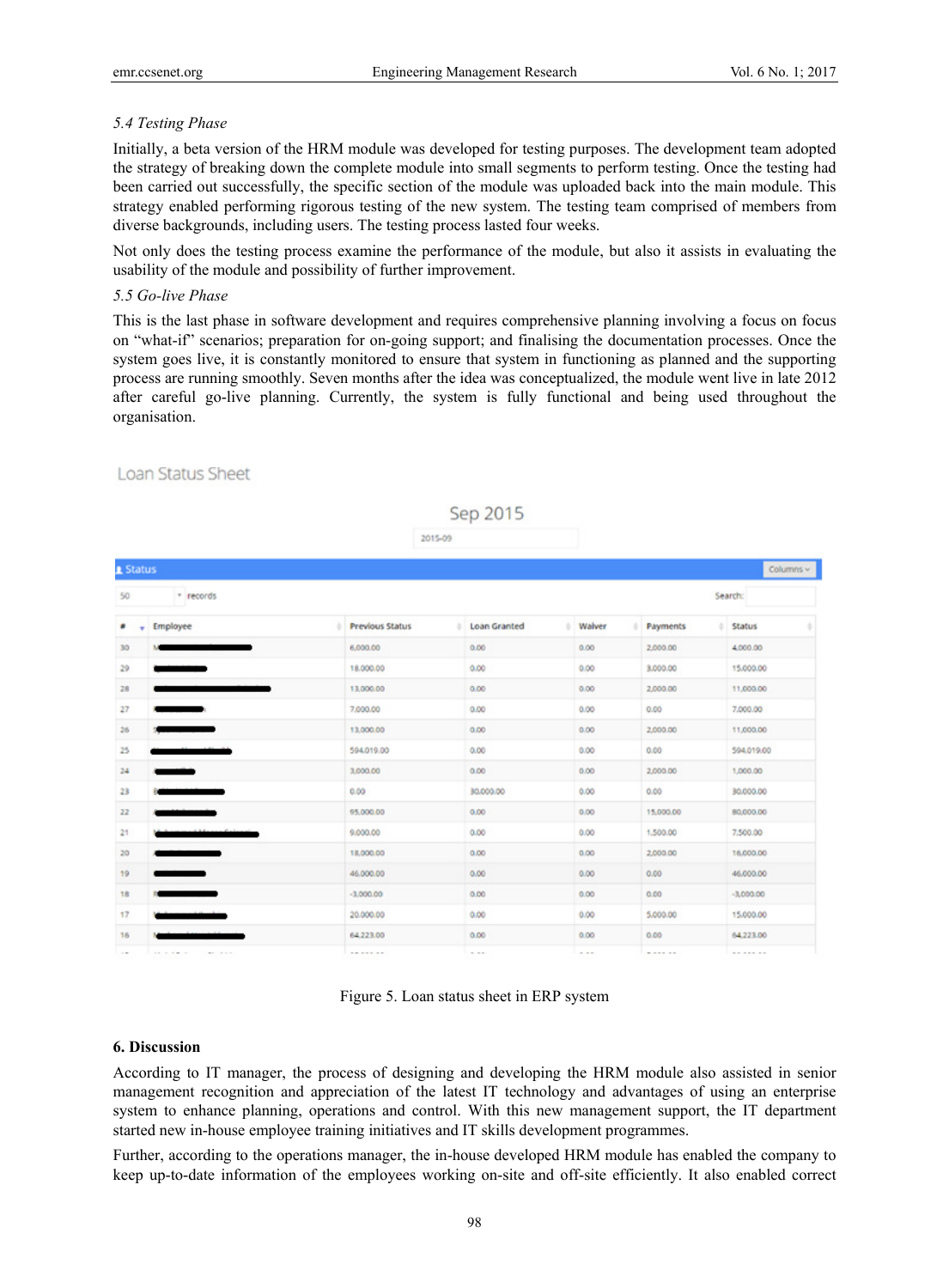calculation of payrolls and issuance of pre-advance warnings about renewal or expiration dates of employees' professional licences or certifications which are necessary job requirements. In addition, it has enabled them to develop a performance management system which is necessary for decision making with regards to job promotion and salary increase. The development process contributed towards the creation of proper hierarchy inside the organisation. In contrast to past practices when only major job roles and positions were identified, the new ERP system facilitated the creation of new job designations, job roles and hierarchy. This effectively streamlined decision making, delegation of authority, account ability and workflow.

| Salary Totals                         |                |                |                    |              |              |           |              |           |                   |            | Columns ~ |              |         |
|---------------------------------------|----------------|----------------|--------------------|--------------|--------------|-----------|--------------|-----------|-------------------|------------|-----------|--------------|---------|
| 50<br>Search:<br>▼ records            |                |                |                    |              |              |           |              |           |                   |            |           |              |         |
| $#$ <sup><math>\triangle</math></sup> | Project        | # of Emp       | <b>Salary</b><br>÷ | G/A<br>۵     | C/A          | T/S<br>۵  | Tax          | Payable   | <b>Deductions</b> | <b>Net</b> | Bank1     | Bank2        | Cash    |
| 1                                     | <b>EMAAR</b>   | 16             | 388,500            | 27,000       | 134,000      | 549,500   | 1,708        | 547,792   | 15,000            | 532,792    | 282,292   | 114,000      | 136,500 |
| $\overline{2}$                        | <b>IOBM</b>    | 10             | 279,000            | 16,500       | 81.500       | 377,000   | 2,408        | 374,592   | $\circ$           | 374.592    | 227.592   | 85,000       | 62.000  |
| 3                                     | <b>BAHL</b>    | 9              | 200,000            | 8,500        | 46,000       | 254,500   | $\circ$      | 254,500   | $\circ$           | 254,500    | 95,500    | $\mathbf 0$  | 159,000 |
| 4                                     | 51             | 5              | 96,000             | $\mathbf 0$  | 5,000        | 101,000   | $\mathbf 0$  | 101,000   | $\mathbf 0$       | 101,000    | 33,000    | $\circ$      | 68,000  |
| 5                                     | $H-O$          | 38             | 2,191,500          | 129,000      | 550,000      | 2,870,500 | 78,668       | 2,791,832 | 22,000            | 2.769.832  | 898.832   | 1,257,000    | 504,000 |
| 6                                     | <b>MID</b>     | $\overline{a}$ | 71,000             | 3,000        | 18,000       | 92,000    | 333          | 91,667    | 25,000            | 66,667     | 45,667    | 21,000       | $\circ$ |
| $7\overline{ }$                       | <b>WS</b>      | 3              | 57,000             | $\mathbf{0}$ | $\mathbf{O}$ | 57,000    | $\circ$      | 57,000    | 2,000             | 55,000     | 18,000    | $\circ$      | 37,000  |
| 8                                     | <b>AKD</b>     | $\overline{2}$ | 48,000             | 8,000        | 24,000       | 80,000    | $\mathbf{O}$ | 80,000    | $\circ$           | 80,000     | 33,000    | 32,000       | 15,000  |
| 9                                     | G <sub>6</sub> | 37             | 925,500            | 20,500       | 91.000       | 1.037.000 | 2.707        | 1.034.293 | 5,000             | 1.029.293  | 441.459   | $\mathbf{0}$ | 530.667 |
| 10                                    | <b>AHU</b>     | 8              | 212,500            | 11,500       | 80,000       | 304,000   | 3,958        | 300,042   | $\mathbf{0}$      | 300,042    | 190.042   | $\mathbf{0}$ | 106,000 |
| 11                                    | COM3           | 21             | 543,000            | 18,500       | 23,000       | 584,500   | 5,956        | 578,544   | 17,000            | 561,544    | 360.044   | $\circ$      | 201,500 |
| 12                                    | <b>FML</b>     | 31             | 888,000            | 15,000       | 193,500      | 1.096.500 | 4,374        | 1.092.126 | 13,500            | 1.078.626  | 422.792   | 68,000       | 587.834 |
| 13                                    | <b>PALWAL</b>  | 4              | 57,000             | $\circ$      | $\circ$      | 57,000    | $\circ$      | 57,000    | 3,000             | 54,000     | O         | $\circ$      | 54,000  |

Figure 6. Salary interface of HR module

The major issues faced during the implementation process included employees fear of change and unwillingness to share information. It was observed that in many instances employees were reluctant to release information. They also had fears about incoming changes and the impact these would have on job roles and, more importantly, job security. The employees' fears were overcome by involving them in the planning process and updating them with the benefits the new system would bring. However, in some instances, higher management was asked to intervene to resolve the information sharing issues.

In the next phase, PEC planned to redesign and upgrade the system by adding extra options and enabling easier user interface. While doing so, the IT team compared the in-house module with the ERP HRM modules available in the market. Based on the outcome, the team developed an enhanced and competitive module.

#### **7. Conclusion**

Implementing an ERP system is a complex undertaking. The need to realign business strategies with the software often becomes a nightmare exercise. Whilst the other option to customise the ERP system around organisation's business processes has led to failure in major implementations. To overcome these challenges, this paper presents a case study of an organisation that embarked upon designing and developing an in-house ERP system specifically designed to cater for their organisational needs successfully. This provides organisations with a viable option of developing enterprise systems instead of buying off the shelf ones.

Several lessons can be learned from the development process which could be beneficial to an organisation embarking on developing a system. These are:

- i. It is essential that the organisation performs a detailed needs analysis involving all the key stakeholders. This first step will provide guidance as to what is required from the new system.
- ii. An analysis of currently available resources which could contribute towards smooth implementation is needed. This can assist in resource allocation planning during the implementation phase.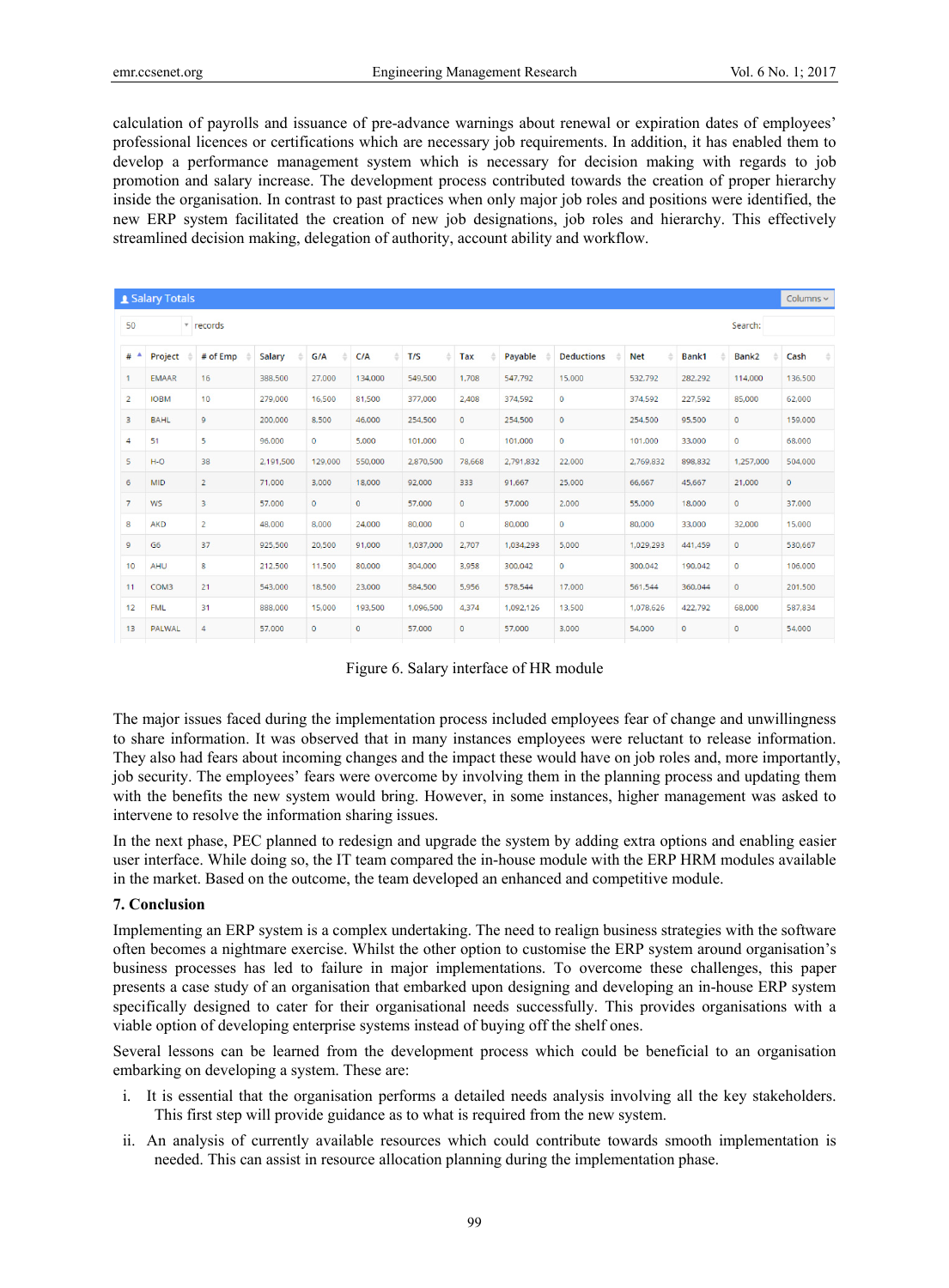- iii. A proper change management strategy should be in place to manage any resistance. The benefits of the new system should be clearly communicated to users showing how it would benefit them. This should be supported by training programs incorporated in the process.
- iv. The business process should be identified and mapped in early stages. This will provide solid foundation for the new system.
- v. The software development approach should be identified and chosen based on the implementation strategy. Major available approaches are: waterfall development, prototyping, incremental development, spiral development and rapid application development.
- vi. It is critical that the implementation team is comprised of members belonging to diverse backgrounds representing management and various departments.

The main critical advantage of developing an in-house system is that there is no need for customisation of an ERP system or realignment of business strategies. A good planning and complete understanding of the business processes and their functions is the primary requirement. The author believes that this option has not been sufficiently explored and studied by many organisations. Therefore, this study could serve as a guidance and source of information for an organisation which is planning to implement an ERP system; and for those who are considering the option of developing an in-house system. Further, there is a potential of further research in this area aiming at studying the feasibility and development of other ERP modules for various business sectors.

#### **References**

- Baiyere, A. (2012). *ERP evolution and SMEs constraints*. IADIS Information Systems Conference, Berlin, Germany.
- Beheshti, H. M. (2006). What manager should know about ERP/ERPII. *Management Research News*, *29*(4), 184-193. https://doi.org/10.1108/01409170610665040
- Daneva, M., & Wieringa, R. (2008). Cost estimation for cross-organizational ERP projects: Research perspectives. *Software Quality Journal*, *16*(3), 459-481. https://doi.org/10.1007/s11219-008-9045-8
- Davenport, T. H. (1998). Putting the enterprise into the enterprise systems. *Harvard Business Review*, *76*(4), 121-131.
- Davenport, T. H., Harris, J. G., & Cantrell, S. (2004). Enterprise systems and on going process change. *Busine*ss *Process Management Journal*, *10*(1), 16-26. https://doi.org/10.1108/14637150410518301
- Ehie, I. C., & Madsen, M. (2005). Identifying critical issues in ERP implementation. *Computer in Industry*, *56*, 545-557. https://doi.org/10.1016/j.compind.2005.02.006
- Fleck, J. (1994). Learning by trying: The implementation of configurational technology. *Research Policy*, *23*, 637-652. https://doi.org/10.1016/0048-7333(94)90014-0
- Hendricks, K. B., Singhal, V. R., & Stratman, J. L. (2007). The impact of enterprise systems on corporate performance: A study of ERP, SCM, CRM systems implementation. *Journal of Operational Management*, *25*(1), 65-82. https://doi.org/10.1016/j.jom.2006.02.002
- Hirt, S. G., & Swanson, E. B. (2001). The maintenance implication of the customisation of ERP software. *Journal of Software and Evolution: Research and Practice*, *13*, 415-419. https://doi.org/10.1002/smr.240
- Huang, Y., & Handfield, R. B. (2015). Measuring the benefits of ERP on supply management maturity model: A "big data" method. *International Journal of Operations & Production Management*, *35*(1), 2-25. https://doi.org/10.1108/IJOPM-07-2013-0341
- Kamhawi, E. M. (2008). Enterprise resource planning systems adoption in Bahrain: Motives, benefits, and barriers. *Journal of Enterprise Information Management*, *21*(3), 310-334. https://doi.org/10.1108/17410390810866655
- Maguire, S., Ojiako, U., & Said, A. (2010). ERP implementation in Omantel: A case study. *Industrial Management and Data Systems*, *110*(1), 78-92. https://doi.org/10.1108/02635571011008416
- Mahanti, R., & Antony, J. (2005). Confluence of six sigma, simulation and software development. *Managerial Auditing Journal*, *20*(7), 739-762. https://doi.org/10.1108/02686900510611267
- McAfee, A. (2002). The impact of enterprise information technology adoption on operational performance: An empirical investigation. *Production and Operations Management*, *11*(1), 33-53. https://doi.org/10.1111/j.1937-5956.2002.tb00183.x